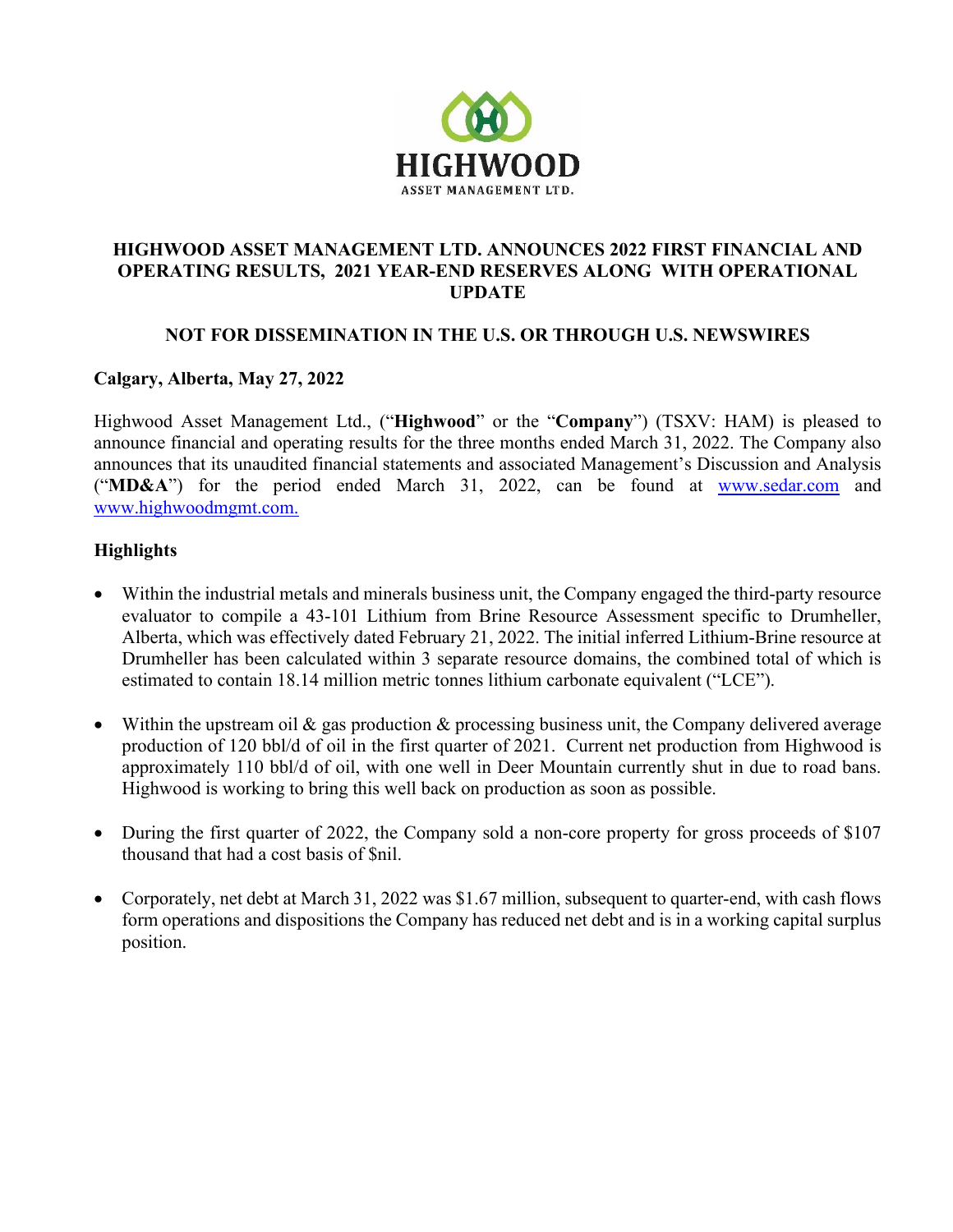#### Summary of Financial & Operating Results

|                                                 | <b>Three Months Ended</b><br>March 31, |             |               |
|-------------------------------------------------|----------------------------------------|-------------|---------------|
|                                                 | 2022                                   | 2021        | $\frac{0}{0}$ |
| Financial (in thousands)                        |                                        |             |               |
| Oil and natural gas sales                       | S<br>1,151                             | \$<br>5,518 | (78)          |
| Transportation pipeline revenues                | 797                                    | 969         | (18)          |
| Total revenues, net of royalties <sup>(1)</sup> | 1,618                                  | 4,175       | (61)          |
| Income (Loss)                                   | 456                                    | (778)       | 159           |
| Funds flow from operations <sup>(5)</sup>       | 875                                    | 726         | 11            |
| Capital expenditures                            | 138                                    | 114         | 21            |
| Net debt $(2)$                                  | (1,694)                                | (544)       | (211)         |
| Shareholder's equity (end of period)            | 8,529                                  | 9,228       | (8)           |
| Shares outstanding (end of period)              | 6,014                                  | 6,014       |               |
| Weighted-average basic shares outstanding       | 6,014                                  | 6,014       |               |
| Operations $(3)$                                |                                        |             |               |
| Production                                      |                                        |             |               |
| Crude oil (bbls/d)                              | 120                                    | 1,008       | (88)          |
| Total (boe/d)                                   | 120                                    | 1,008       | (88)          |
| Average realized prices $(4)$                   |                                        |             |               |
| Crude Oil (per bbl)                             | 106.92                                 | 56.87       | 88            |
| Upstream Operating netback (per BOE) $(5)$      | 49.33                                  | 18.64       | 165           |
|                                                 |                                        |             |               |

 $(1)$  Includes realized and unrealized gains and losses on commodity contracts

 $(2)$  Net debt consists of bank debt and working capital surplus (deficit) excluding commodity contract assets and/or liabilities.

(3) For a description of the boe conversion ratio, see "Basis of Barrel of Oil Equivalent".

(4) Before hedging.

(5) See "Non-GAAP measures".

#### 2022 First Quarter Operations

With the strong improvement in commodity prices and increased interest in Canadian energy, the Company's focus in the first quarter was reviewing and assessing several potential acquisitions for its upstream operations. The Company will continue to review and assess opportunities which are accretive to the Company as Highwood seeks to grow this segment of its operations.

Highwood's focus in the first quarter of 2022 was also to evaluate the sizeable position of industrial mines and minerals permits throughout Western Canada for purposes of creating a 43-101 inferred resource assessment. During the first quarter of 2022, Highwood filed a NI 43-101 Technical Report Lithium Resource Estimate for its Drumheller Property, resulting in a combined total resource estimate of 18.14Mt LCE.

The Company also focused time and resources in Q1 2022 on extraction technologies for Lithium from Brine.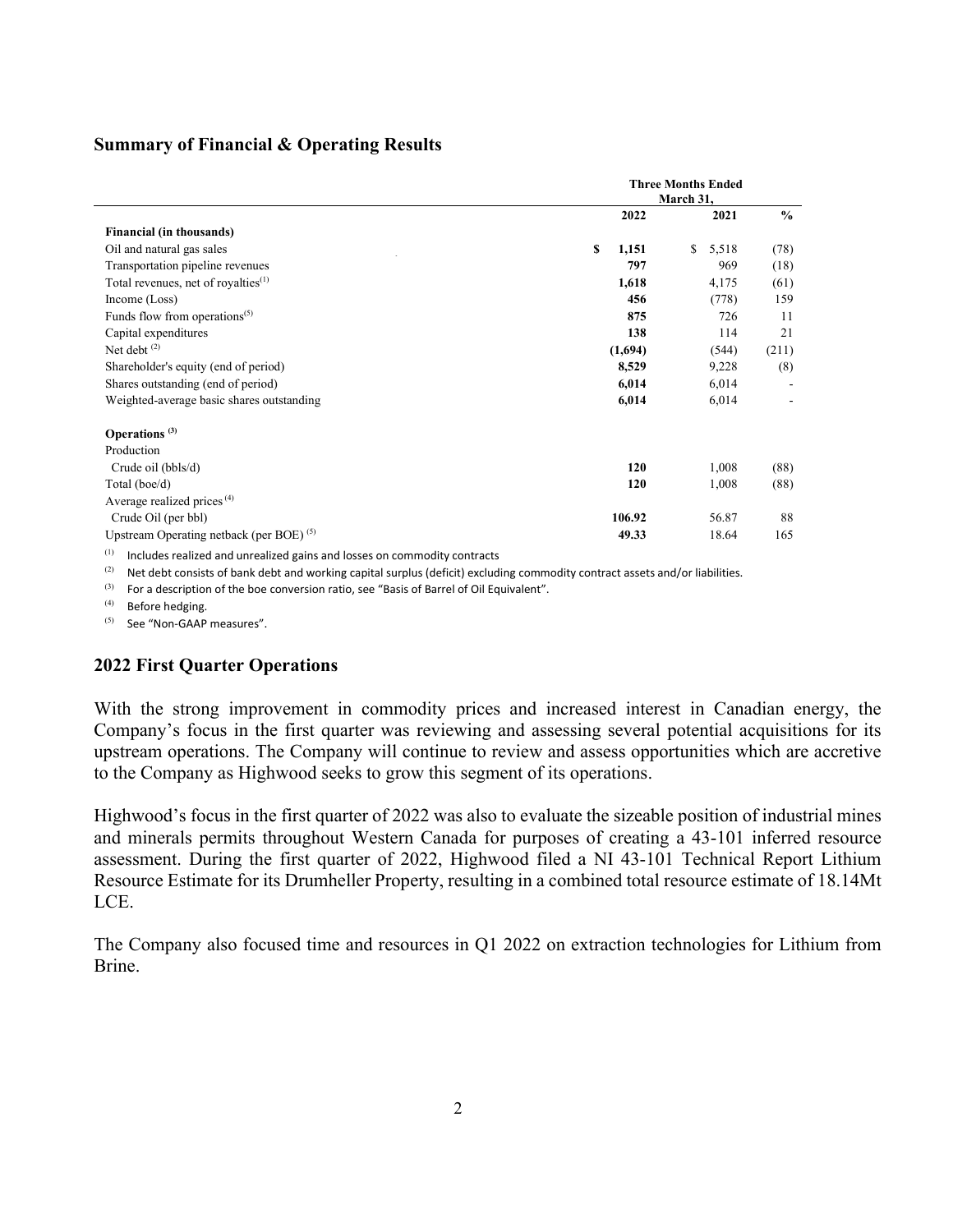### Outlook

As of today, the Company is undrawn on its credit facility and has a working capital surplus, which provides considerable financial and operational flexibility, the Company remains open to completing accretive acquisitions through the balance of 2022 and beyond. The Company is currently engaged in several encouraging dialogues regarding various acquisitions and partnership opportunities. Global optimism around mitigating COVID-19 and restoring previous economic and industrial activities has created positive market and investment sentiment both within and outside oil & gas space.

While Highwood sold the majority of its producing oil assets in the first quarter of 2021, the Company has, and will continue to evaluate opportunities in the M&A market but will remain disciplined to pursue only those opportunities that are accretive with low to moderate liability profiles.

Corporately, the Company intends to build a growing profile of recurring free funds flow that will provide maximum flexibility for growth and / or other strategic M&A opportunities in a non-dilutive fashion.

## Option and Restricted Share Unit ("RSU") Grant

On May 30, 2022, the Company will grant 26,500 stock options and 26,500 RSU's to employees and directors of the Company.

The options will be granted at an exercise price of the higher of \$11.00 per option or the market price on the date of grant. The options granted vest 1/3 on each of December 31, 2022, December 31, 2023 and December 31, 2024 and have a five year term.

The RSU's are exercisable for nominal consideration. The RSU's granted vest 1/3 on each of December 31, 2022, December 31, 2023 and December 31, 2024 and expire on December 31, 2025.

### **Disposition**

The Company is pleased to announce that it has entered into a definitive agreement and closed the disposition of a 50% working interest in the Company's 14-05 terminal to an arm's length private Canadian midstream company (the "Purchaser") for gross proceeds of \$2.25 million. The Company and the Purchaser will each own 50% of the terminal with the Company remaining as operator.

### Further Information

For further information about the Company please contact:

Greg Macdonald President and Chief Executive Officer 587.393.0862 investorrelations@highwoodmgmt.com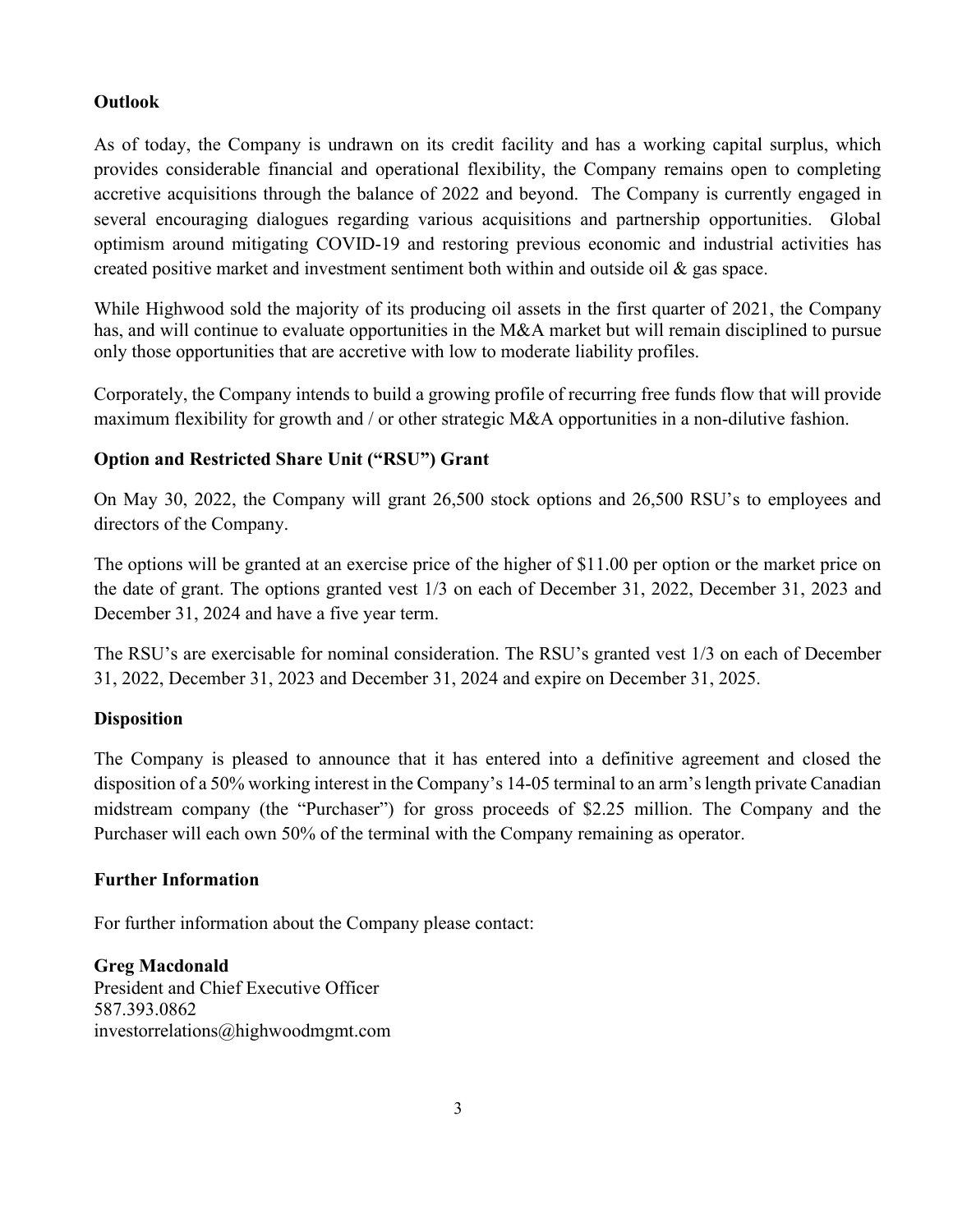*Neither TSX Venture Exchange nor its Regulation Services Provider (as that term is defined in the policies of the TSX Venture Exchange) accepts responsibility for the adequacy or accuracy of this release.*

### Cautionary Note Regarding Forward-Looking Information

*This news release contains "forward-looking information" or "FLI" within the meaning of the Canadian securities laws. Forward-looking information is generally identifiable by use of the words "believes," "may," "plans," "will," "anticipates," "intends," "budgets", "could", "estimates", "expects", "forecasts", "projects" and similar expressions, and the negative of such expressions. Forward-looking information in this news release include statements about the Company's next steps which include resource assessment, continued exploration and development work, including in respect of the potential extraction technology, continued sampling and developing a reservoir model, the completion and timing for the Cretaceous ironstone NI 43-101 Technical Report, and the evaluation and potential spinout of a pure play lithium company, as well as the specific assumptions used to develop such FLI and the specific risk factors.*

*In connection with the forward-looking information contained in this news release, Highwood has made numerous assumptions, regarding, among other things: the geological, metallurgical, engineering, financial and economic advice that Highwood has received is reliable and is based upon practices and methodologies which are consistent with industry standards. While Highwood considers these assumptions to be reasonable, these assumptions are inherently subject to significant uncertainties and contingencies.* 

*Additionally, there are known and unknown risk factors which could cause Highwood's actual results, performance, or achievements to be materially different from any future results, performance or achievements expressed or implied by the forward-looking information contained herein. Known risk factors include, among others: the Li-brine resource assessment may not be completed as planned or at all, the exploration and continued sampling may exceed the budget; continued sampling and the reservoir model may not achieve the results expected; investor support for a pure play lithium public spinout; the need to obtain additional financing; uncertainty as to the availability and terms of future financing; the possibility of delay in exploration or development programs and uncertainty of meeting anticipated program milestones; uncertainty as to timely availability of permits and other governmental approvals.*

*A more complete discussion of the risks and uncertainties facing Highwood is disclosed in Highwood's continuous disclosure filings with Canadian securities regulatory authorities at www.sedar.com. All forward-looking information herein is qualified in its entirety by this cautionary statement, and Highwood disclaims any obligation to revise or update any such forward-looking information or to publicly announce the result of any revisions to any of the forward-looking information contained herein to reflect future results, events, or developments, except as required by law.*

### Oil and Gas Measures

*Readers should see the "Selected Technical Terms" in the Annual Information Form filed on April 29, 2021 for the definition of certain oil and gas terms.*

*Basis of Barrels of Oil Equivalent – This news release discloses certain production information on a barrels of oil equivalent ("boe") basis with natural gas converted to barrels of oil equivalent using a conversion factor of six thousand cubic feet of gas (Mcf) to one barrel (bbl) of oil (6 Mcf:1 bbl).*